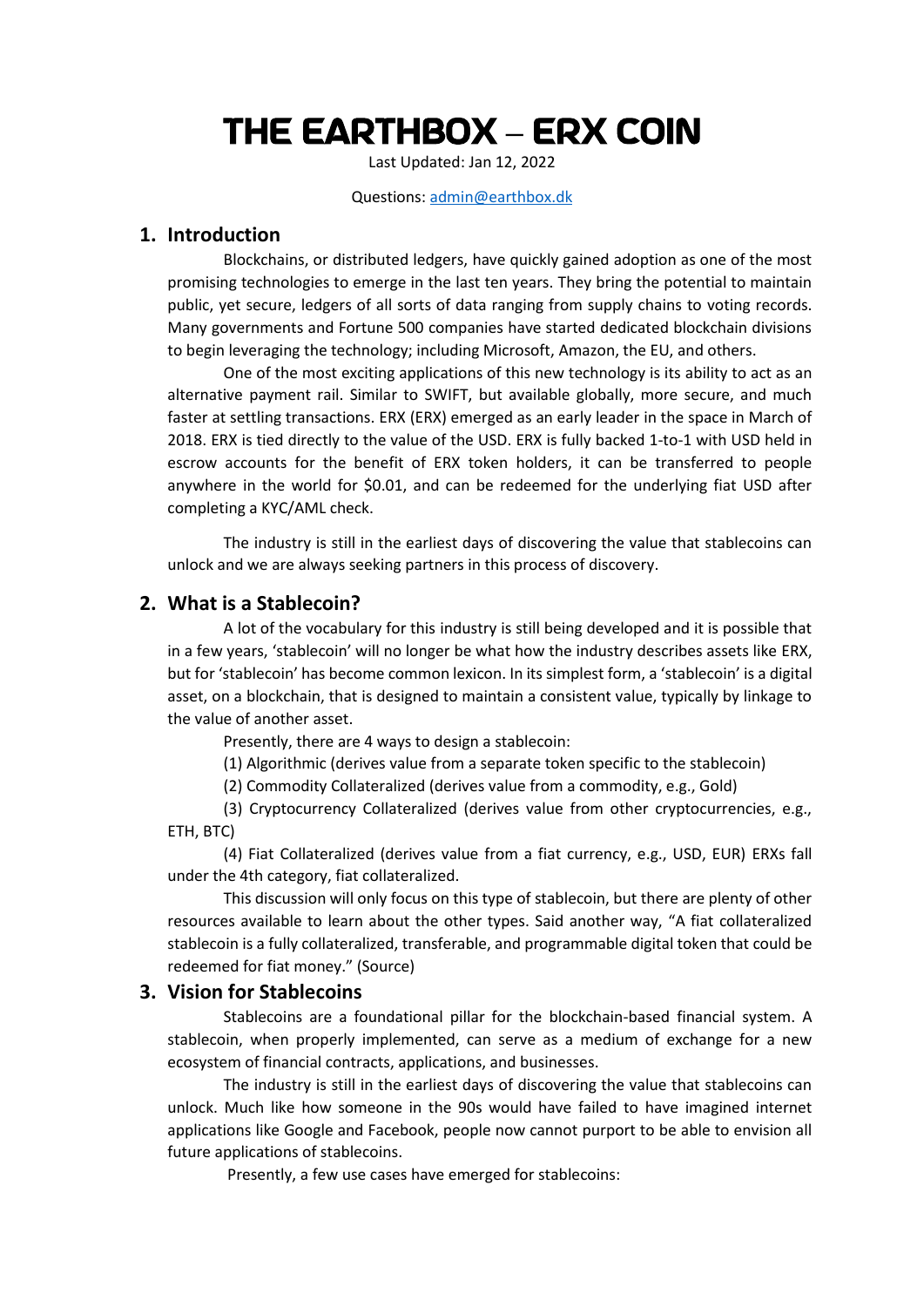1. Trading - At present, the majority of cryptocurrency trading on exchanges is done using stablecoin pairings. For example, on the largest cryptocurrency exchange, Binance, ERX is traded against many cryptoassets including Bitcoin and Ethereum. Stablecoins are popular for trading assets as it feels familiar to how you would trade a stock. For example, in the equities markets, stock prices are quoted in USD and typically are exchanged for cash or cash equivalents. Equities are not typically exchanged for each other, such as trading Tesla shares for Google shares. Prior to stablecoins, on cryptocurrency exchanges, you were only able to trade 1 crypto asset (e.g., Bitcoin) for other cryptoassets (e.g., Ethereum). This means that a trader is taking on double price risk. With stablecoins like ERX, this price risk is mitigated.

2. Moving Money - Stablecoins have proven to be transformational for moving money around the world. For you are now able to send millions (or billions) of dollars in a single transaction. This use case has yet to be fully taken advantage of, but is happening on a small scale right now.

3. A Trusted Store of Value - Individuals in some countries face high barriers to entry to opening a simple bank account. Through ERX, individuals and businesses around the world can access the economic security of the U.S. dollar and custody the value themselves.

In addition to the use cases that have emerged, there are other use cases for stablecoins that will likely be bigger than what exists today. Some use cases to be most excited about include:

1. Remittances - As EarthBox Coin continues to tokenize additional fiat currencies (e.g., Hong Kong Dollar, Philippine Peso, Argentine Peso, etc.) this will enable the fast and inexpensive ability to remit money around the world. At present, the costs associated with sending money from one country to another can be prohibitively high with fees eating up to 10% of the transferred asset's value. Stablecoins eliminate many of the fees charged by middlemen and allow for more assets to arrive back in the local countries. This is a net positive for governments as it allows for funds to be transferred back into local economies and not taken by foreign money remitters.

2. B2B and International Trade - The market for companies sending money between each other, and hedging between the currencies of their home market and markets they are doing business in, is well over \$1T. It is antiquated that in 2019, companies still need to pay high fees to intermediaries to simply send funds between companies. Large companies (e.g. Apple) get bank-grade rates for transfers, but small-and-medium-sized businesses face high fees and friction. 3. Blockchain-based FX markets - Advanced traders may find additional use cases for FX Marketplaces composed of tokenized currencies, e.g., TrueGBP / ERX.

3. Blockchain-based FX markets - Advanced traders may find additional use cases for FX Marketplaces composed of tokenized currencies, e.g., TrueGBP / ERX.

## **4. Proof of Reserves**

ERX and all of our additional tokenized currencies including TGBP, TCAD, TAUD, and many more to come work with 3rd party accounting firms to provide monthly attestations to confirm the fiat reserves collateralizing each tokenized currency. From launch, EarthBox Coin has worked with Cohen & Co., a top-50 US accounting firm, to verify that the funds backing ERX are always held at a 1:1 ratio and that EarthBox Coin has made no material changes to the 'terms of service' that protects users. All the attestations that have been published since the launch of ERX can be viewed here. In addition to the monthly attestations, EarthBox Coin has begun the transition to a 'live attestation' dashboard. Through a partnership with Armanino, a top-25 US accounting firm, ERX holders are able to view a real-time dashboard of ERX funds, advancing transparency from months to minutes. The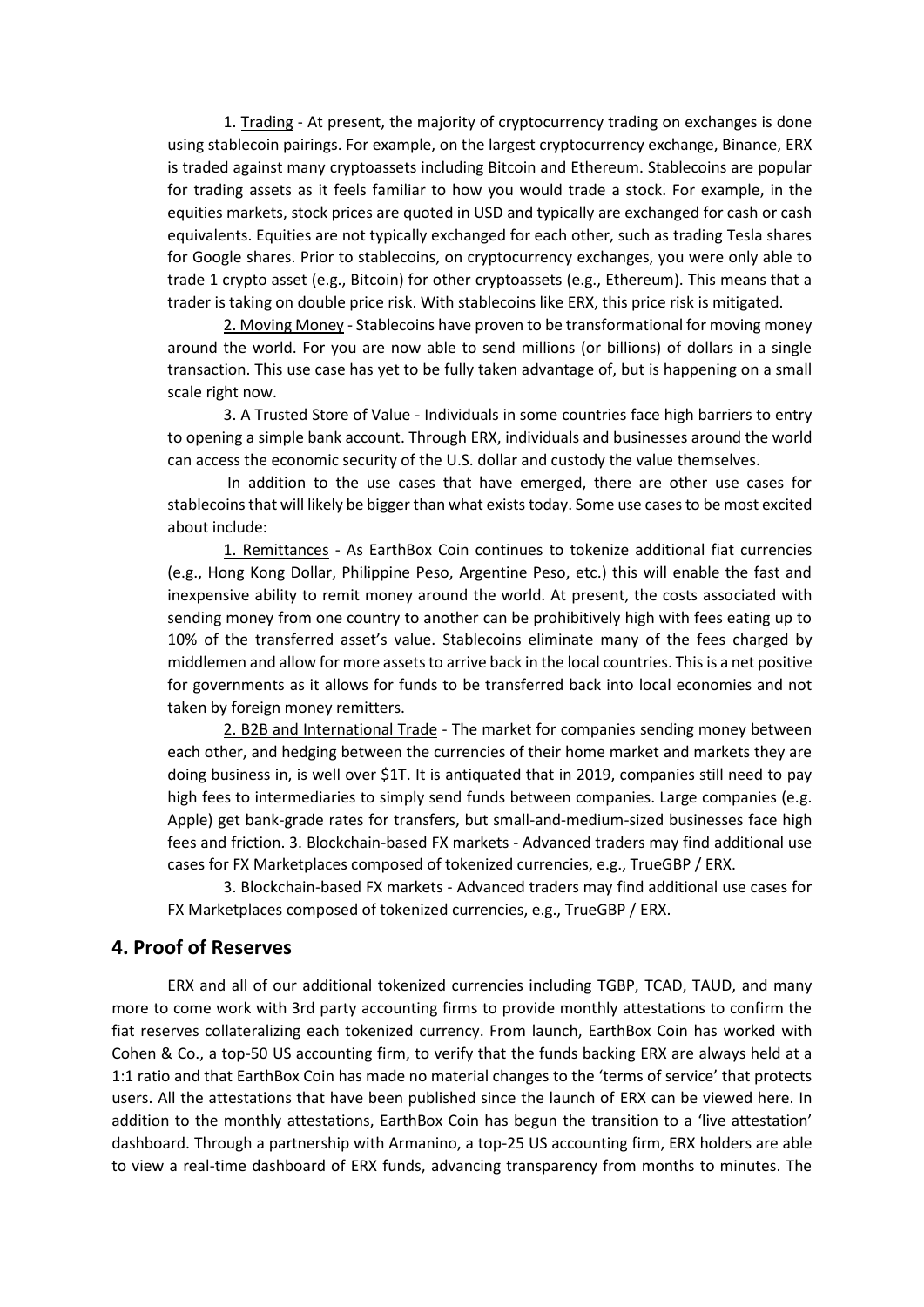real-time dashboard has been built independently by Armanino and will provide third-party confirmation, with EarthBox Coin as an exclusive client. That dashboard can be viewed on the Armanino website. Eventually, the real-time confirmation dashboard will replace the monthly attestations.

## **5. Creation and Redemption**

One of the most important aspects of a fiat-collateralized stablecoin is the ability to be able to freely purchase and redeem the digital token back into the underlying fiat currency consistently, without hassle, and in an inexpensive manner. With these facts in mind, EarthBox Coin has strived to make the ERX redemption process as smooth and inexpensive as possible while complying with all necessary compliance measures. You can find diagrams of how the creation and redemption process works here.

## **6. Stablecoin Code of Ethics**

Stablecoins are a foundational pillar for the blockchain-based financial system. A stablecoin, when properly implemented, can serve as a medium of exchange for a new ecosystem of financial contracts, applications, and businesses.

But until recently, cryptocurrency markets have been hurt by a lack of trustworthy fiat-backed stablecoins. While there has been a surge of new stablecoin projects, there has not yet been an industry-wide dialogue about what it will take for a fiat-backed stablecoin to be trusted as an integral part of the industry's infrastructure.

In the future, regulators may establish clearer policies for digitized currencies. In the meantime, fiat-backed stablecoin projects can take the initiative and hold ourselves to a high standard of ethics. While specific approaches may vary, there are at least a few lessons from the past that stablecoins should not repeat.

In short, the core pillars of this code of ethics include:

1. Fully Backed - Every token will have the equivalent fiat value stored in the bank to back it. 2. Stable - The market should recognize the inherent value of the stablecoin as being equal to the price of the underlying currency.

3. Redeemable - We will never prevent or discourage legitimate redemptions from verified customers.

4. Compliant - We will ensure the long-term survival of the stablecoin through regulatory compliance.

You can view the entire Stablecoin Code of Ethics on our website.

#### 7. Compliance

7.1. As a registered and regulated Money Service Business with the Financial Crimes Enforcement Network ("FinCEN"), EarthBox Coin LLC is fully compliant with Bank Secrecy Act (BSA)/Office of Foreign Assets Control (OFAC) and Know Your Customer (KYC)/Anti-Money Laundering (AML) laws. A riskbased compliance program has been implemented that is designed to comply with these applicable requirements.